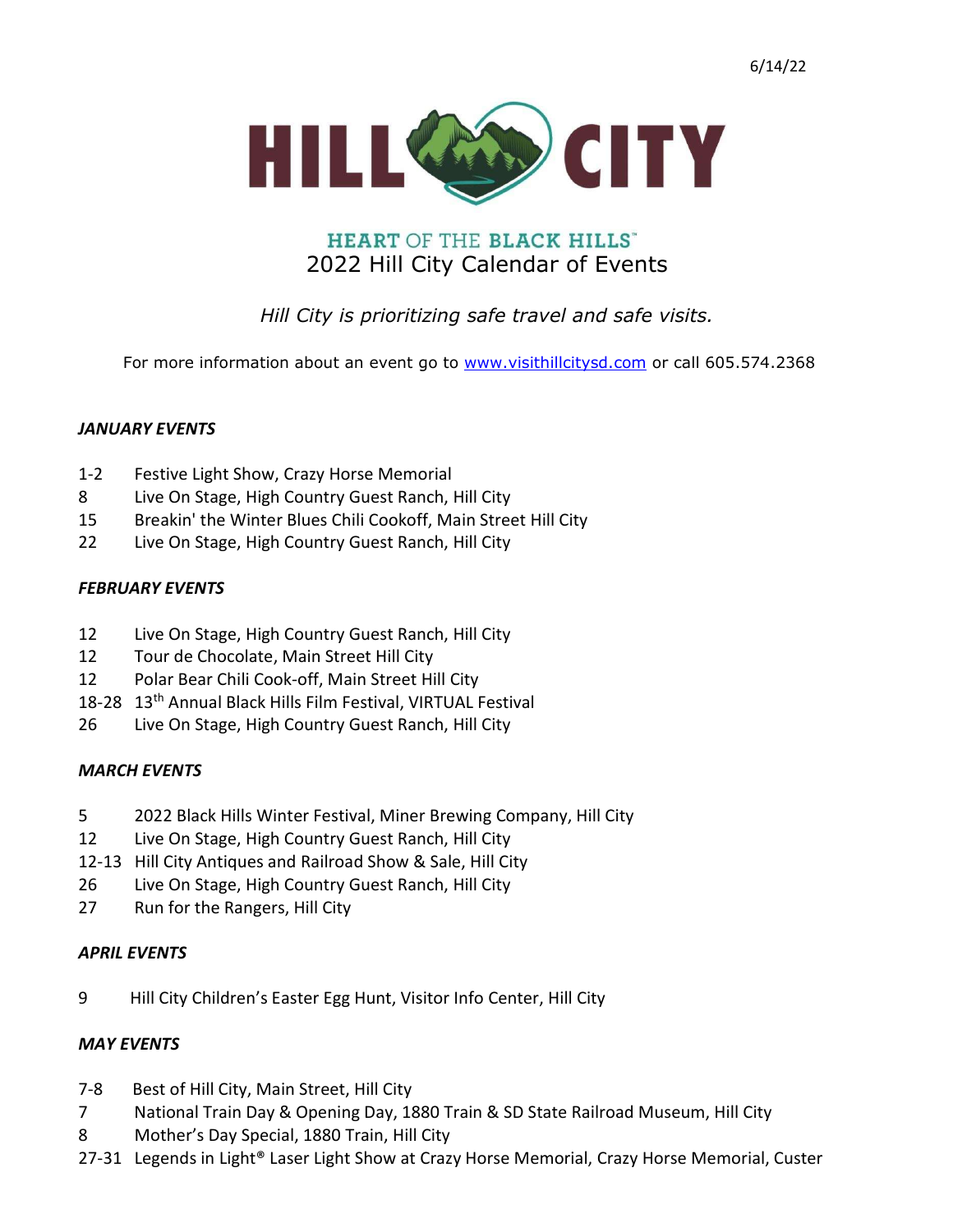31 13<sup>th</sup> Annual Black Hills Film Festival, Spearfish

### JUNE EVENTS

Daily Native American Performances, Crazy Horse Memorial Nightly Legends In Light, Crazy Horse Memorial Thursday Evenings Talking Circle Speaker, Crazy Horse Memorial

- 1-30 Legends in Light® Laser Light Show at Crazy Horse Memorial, Crazy Horse Memorial, Custer
- 1-30 Daily Native American Performances, Crazy Horse Memorial
- 3-5 13<sup>th</sup> Annual Black Hills Film Festival, Hot Springs, Hill City
- $6$  13<sup>th</sup> Annual Black Hills Film Festival, Rapid City
- 4-5 Spring Volksmarch, Crazy Horse Memorial
- 11 The Big Mick, Hill City
- 11 Mt. Rushmore Rodeo at Palmer Gulch, Hill City
- 14-16 Mickelson Trail Summer Trek 2022, Black Hills
- 17-19 Fine Arts In The Hills Show & Sale, Hill City
- 17-19 Gift From Mother Earth Art Show, Crazy Horse Memorial
- 18 Friends of Library Book Sale, Hill City Public Library, Hill City
- 18 Summer Flea Market, Boyd's World-Famous Antiques and Uniques, Custer
- 19 First Shoot-out 1880 Train, Hill City
- 25 Mt. Rushmore Rodeo at Palmer Gulch, Hill City
- 26 Day of Remembrance to celebrate Ruth's birthday and remembrance of Little Big Horn, Crazy Horse

#### JULY EVENTS

Daily Native American Performances, Crazy Horse Memorial

Nightly Legends In Light, Crazy Horse Memorial

Thursday Evenings Talking Circle Speaker, Crazy Horse Memorial

- 1-31 Legends in Light® Laser Light Show at Crazy Horse Memorial, Crazy Horse Memorial, Custer
- 1-31 Daily Native American Performances, Crazy Horse Memorial
- 2 Hill City Star Spangled Saturday Independence Day Celebration, Hill City
- 9 The Black Hills Raptor Center, The Farmer's Daughter, Hill City
- 16 Summer Flea Market, Boyd's World-Famous Antiques and Uniques, Custer
- 16-17 Hills Alive, Memorial Park, Rapid City

# AUGUST EVENTS

Daily Native American Performances, Crazy Horse Memorial Nightly Legends In Light, Crazy Horse Memorial

- 1-31 Legends in Light® Laser Light Show at Crazy Horse Memorial, Crazy Horse Memorial, Custer
- 1-31 Daily Native American Performances, Crazy Horse Memorial
- 4 Talking Circle Speaker, Crazy Horse Memorial
- 4 Mt. Rushmore Rodeo at Palmer Gulch, Hill City
- 20 Mt. Rushmore Rodeo at Palmer Gulch, Hill City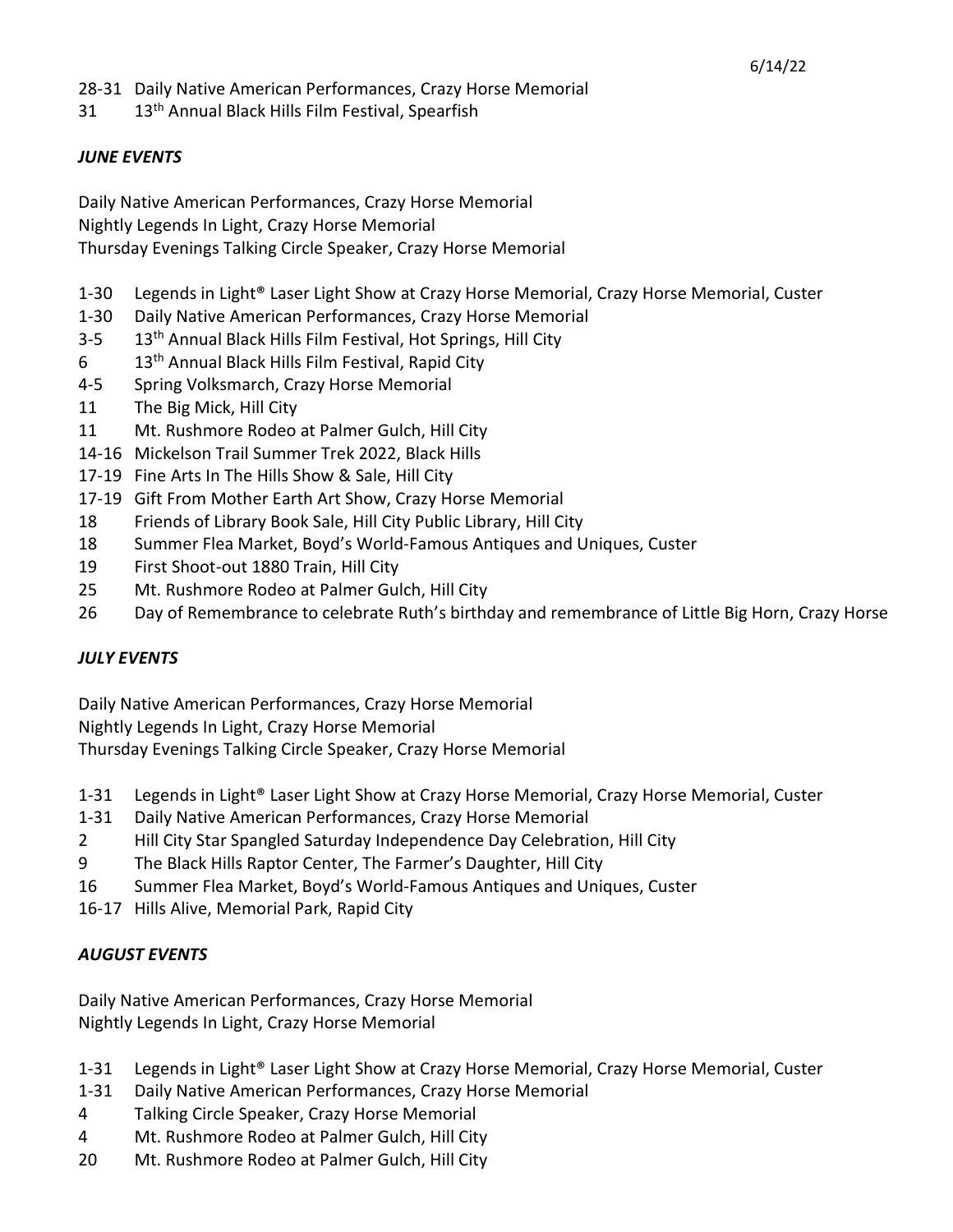- 20 65th Anniversary & Double-Header, 1880 Train, Hill City
- 20 Summer Flea Market, Boyd's World-Famous Antiques and Uniques, Custer
- 26-27 Wine, Brew & BBQ, Hill City
- 27 Mt. Rushmore Rodeo at Palmer Gulch, Hill City

### SEPTEMBER EVENTS

Daily Native American Performances, Crazy Horse Memorial

- 1-5 Legends in Light® Laser Light Show at Crazy Horse Memorial, Crazy Horse Memorial, Custer
- 3 Hill City's 1<sup>st</sup> Annual Rubber Duck Race, Memorial Park, Hill City
- 6 Night Blast to honor Korczak Ziolkowski & Crazy Horse's Death, Crazy Horse Memorial
- 1-30 Daily Native American Performances, Crazy Horse Memorial
- 9-10 Polkapalooza at Palmer Gulch, Hill City
- 9-11 Hill City Quilt Show, Hill City
- 10 3rd Annual Hill City SD Show & Shine, South Dakota State Railroad Museum, Hill City
- 10 Wine Train, 1880 Train, Hill City
- 10-11 Friends of Library Book Sale, Hill City Public Library, Hill City
- 16-18 Trail Trek, Mickelson Trail, Black Hills
- 17 Summer Flea Market, Boyd's World-Famous Antiques and Uniques, Custer
- 22-24 Plein Art Paint Out, Hill City
- 29-Oct. 1 Custer State Park Buffalo Roundup & Arts Festival, Custer State Park, Custer

## OCTOBER EVENTS

- 1 Custer State Park Buffalo Roundup & Arts Festival, Custer State Park, Custer
- 1 Oktoberfest, 1880 Train, Hill City
- 2 Fall Annual Fall Volksmarch, Crazy Horse Memorial, Custer
- 9 Run Crazy Horse Full & Half-Marathon, Crazy Horse, Custer, Hill City
- 10 Native American Day, Crazy Horse Memorial
- 16 Closing Day, 1880 Train, Hill City
- 20 Korczak Remembrance Walk, Crazy Horse Memorial
- 28 Hill City Main Street Merchant Trick-or-Treat; Boys & Girls Club Annual Halloween Carnival, Hill City
- 29 Hill City Children's Boo Bash & Pumpkin Festival, Hill City

#### NOVEMBER EVENTS

- 4-6 Hill City Girlfriends' Weekend, Hill City
- 25 Hill City Olde Tyme Christmas Parade, Main Street
- 25-26 Kris Kringle Craft Fair & Bazaar, Hill City
- 25-30 Olde Tyme Christmas at participating businesses; Lane of Lights Viewing, Hill City
- 26-27 Trees & Trains Exhibit, SD State Railroad Museum, Hill City (selected dates)
- 26-27 Holiday Express & Holiday Express Spiked, 1880 Train, Hill City (selected dates)

# DECEMBER EVENTS

- 1-24 Olde Tyme Christmas at participating businesses; Lane of Lights Viewing, Hill City
- 4-24 Trees & Trains Exhibit, SD State Railroad Museum, Hill City (selected dates)
- 4-24 Holiday Express & Holiday Express Spiked, 1880 Train, Hill City (selected dates)